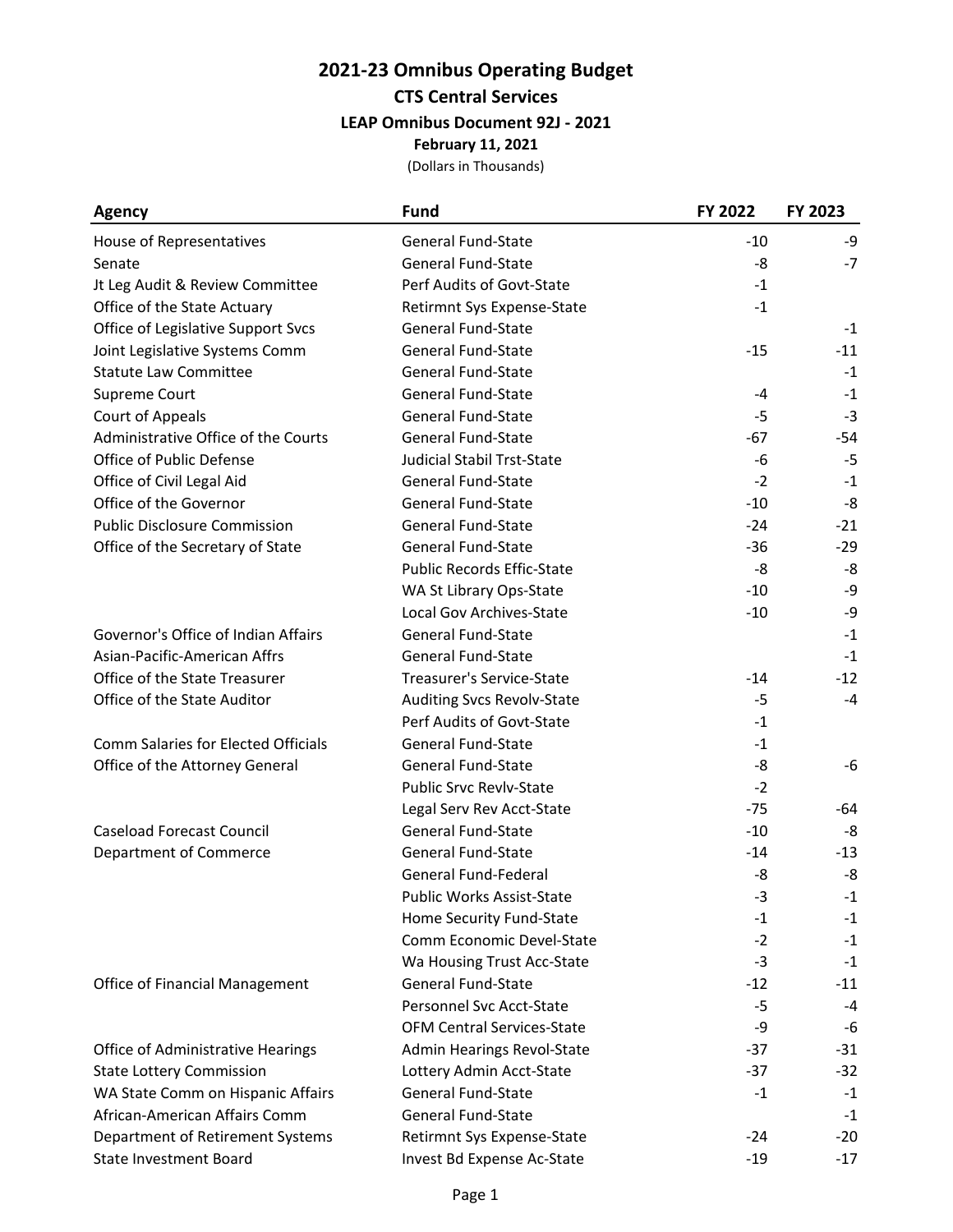| <b>Agency</b>                             | <b>Fund</b>                       | FY 2022 | FY 2023 |
|-------------------------------------------|-----------------------------------|---------|---------|
| Department of Revenue                     | <b>General Fund-State</b>         | $-126$  | $-105$  |
|                                           | Timber Tax Distr Act-State        | $-3$    | $-2$    |
|                                           | <b>Business License-State</b>     | -9      | $-5$    |
| <b>Board of Tax Appeals</b>               | General Fund-State                | -8      | -6      |
| Minority & Women's Business Enterp        | Minority & Business-State         | $-2$    |         |
| Office of Insurance Commissioner          | Insurance Comm Regul-State        | $-36$   | $-28$   |
|                                           | <b>Insur Commiss Fraud-State</b>  | $-1$    | $-1$    |
| <b>Consolidated Technology Services</b>   | <b>CTS Revolving Acct-State</b>   | $-5$    | $-4$    |
| <b>State Board of Accountancy</b>         | <b>CPA Account-State</b>          | $-3$    | $-4$    |
| Dept of Enterprise Services               | <b>Building Code Cncl-State</b>   |         | $-1$    |
| Liquor and Cannabis Board                 | Dedicated Marijuana-State         | $-7$    | $-5$    |
|                                           | Liquor Revolving Acc-State        | $-22$   | $-20$   |
| Utilities and Transportation Comm         | <b>General Fund-Local</b>         | $-1$    |         |
|                                           | <b>Public Srvc Revlv-State</b>    | $-11$   | $-12$   |
|                                           | Pipeline Safety-State             |         | $-1$    |
| <b>Military Department</b>                | <b>General Fund-State</b>         | $-32$   | $-26$   |
| <b>Public Employment Relations Comm</b>   | <b>General Fund-State</b>         | -8      | $-7$    |
|                                           | Personnel Svc Acct-State          | $-7$    | $-5$    |
|                                           | Higher Ed Pers Svcs-State         | $-1$    | $-1$    |
| Archaeology & Historic Preservation       | <b>General Fund-State</b>         | $-13$   | $-12$   |
| WA State Health Care Authority            | <b>General Fund-State</b>         | $-38$   | $-32$   |
|                                           | General Fund-Federal              | $-50$   | $-40$   |
|                                           | St Hlth Care Admn Ac-State        | -6      | $-7$    |
|                                           | School Employees' In-State        | $-6$    | $-4$    |
| Human Rights Commission                   | <b>General Fund-State</b>         | $-10$   | -8      |
| <b>Bd of Industrial Insurance Appeals</b> | <b>Accident Account-State</b>     | $-15$   | $-15$   |
|                                           | <b>Medical Aid Account-State</b>  | $-15$   | $-15$   |
| <b>Criminal Justice Training Comm</b>     | General Fund-State                | $-17$   | $-14$   |
| Department of Labor and Industries        | <b>General Fund-State</b>         | $-2$    | $-1$    |
|                                           | <b>Electrical License-State</b>   | -8      | $-4$    |
|                                           | Constr Regis Inspect-State        | $-3$    | $-3$    |
|                                           | Public Works Admin-State          | $-2$    | $-1$    |
|                                           | <b>Accident Account-State</b>     | $-129$  | $-107$  |
|                                           | Medical Aid Account-State         | $-122$  | $-101$  |
| Department of Health                      | <b>General Fund-State</b>         | $-23$   | $-20$   |
|                                           | General Fund-Federal              | $-63$   | $-54$   |
|                                           | General Fund-Local                | $-29$   | $-23$   |
|                                           | <b>Health Prfessns Acct-State</b> | $-19$   | $-15$   |
|                                           | Safe Drink Wtr Acct-State         | $-1$    | $-1$    |
|                                           | Drinking Water Assis-Federal      | $-7$    | $-4$    |
| Department of Veterans' Affairs           | <b>General Fund-State</b>         | $-78$   | -65     |
| Children, Youth, and Families             | <b>General Fund-State</b>         | $-372$  | $-306$  |
|                                           | General Fund-Federal              | $-100$  | -81     |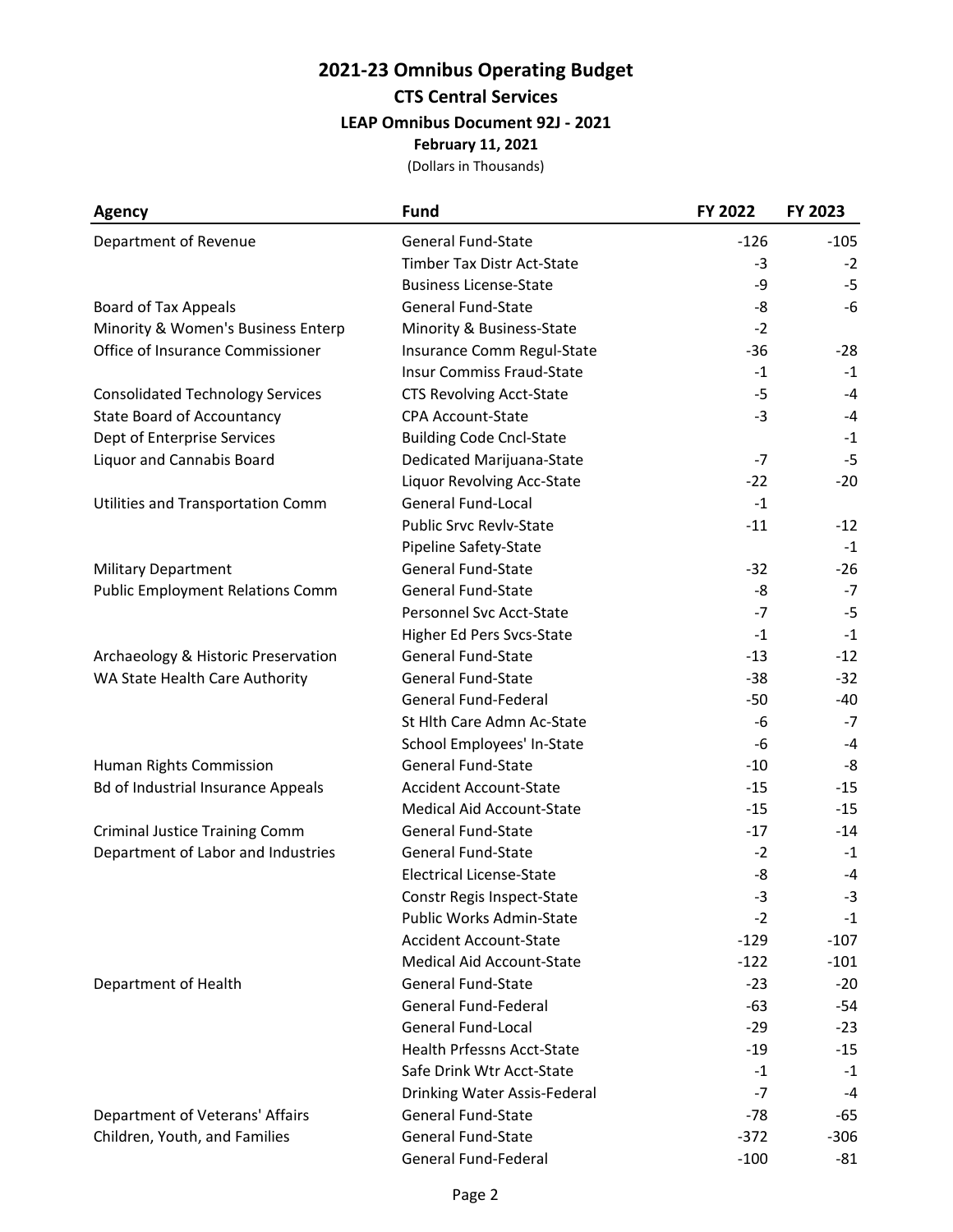| <b>Agency</b>                             | <b>Fund</b>                       | FY 2022 | FY 2023 |
|-------------------------------------------|-----------------------------------|---------|---------|
| <b>Department of Corrections</b>          | <b>General Fund-State</b>         | $-830$  | -679    |
| Dept of Services for the Blind            | General Fund-State                | -8      | -5      |
|                                           | General Fund-Federal              | $-28$   | $-21$   |
| <b>Employment Security Department</b>     | General Fund-Federal              | $-10$   | -6      |
|                                           | General Fund-Local                | $-17$   | $-13$   |
|                                           | Unemploy Comp Admin-Federal       | $-139$  | $-114$  |
|                                           | Admin Contingen Acct-State        | $-33$   | $-27$   |
|                                           | <b>Employment Service-State</b>   | $-11$   | $-10$   |
|                                           | Fam Med Lv Insurance-State        | $-19$   | $-16$   |
| Dept of Social and Health Services        | <b>General Fund-State</b>         | $-956$  | $-786$  |
|                                           | General Fund-Federal              | $-536$  | $-439$  |
| Department of Ecology                     | General Fund-State                | $-16$   | $-12$   |
|                                           | <b>Reclamation Acct-State</b>     | $-1$    | $-1$    |
|                                           | <b>Flood Control Assist-State</b> | $-1$    | $-1$    |
|                                           | Waste Reduct/Recycle-State        | -6      | $-3$    |
|                                           | Worker & Comm Right-State         | $-1$    |         |
|                                           | <b>Water Quality Permit-State</b> | $-17$   | $-14$   |
|                                           | Underground Storage-State         | $-2$    | $-1$    |
|                                           | <b>Biosolids Prmt Acct-State</b>  | $-1$    |         |
|                                           | Hazardous Waste-State             | $-2$    | $-2$    |
|                                           | Radioactive Mixed-State           | $-7$    | $-7$    |
|                                           | Air Poll Contr Acct-State         | $-2$    | $-1$    |
|                                           | Oil Spill Prevn Acct-State        | $-2$    | $-2$    |
|                                           | Air Oper Permit Acct-State        | $-2$    | $-1$    |
|                                           | <b>Model Toxics Oper-State</b>    | $-75$   | -62     |
|                                           | Water Poll Ctrl Adm-State         | $-2$    | $-1$    |
| WA Pollution Liab Insurance Program       | Pollution Liab Insur-State        | $-3$    | $-4$    |
| <b>State Parks and Recreation Comm</b>    | Parks Renewal Acct-State          | $-69$   | -56     |
| <b>Recreation and Conservation Office</b> | <b>General Fund-State</b>         | -6      | $-4$    |
|                                           | <b>Recreation Resources-State</b> | -8      | $-7$    |
| Environ & Land Use Hearings Office        | General Fund-State                | -8      | $-5$    |
| <b>State Conservation Commission</b>      | <b>General Fund-State</b>         | $-2$    |         |
| Dept of Fish and Wildlife                 | <b>General Fund-State</b>         | $-110$  | -88     |
|                                           | Fish Wildlife Consv-State         | $-111$  | $-96$   |
| <b>Puget Sound Partnership</b>            | <b>General Fund-State</b>         | $-10$   | -9      |
|                                           | General Fund-Federal              | $-5$    | $-4$    |
|                                           | <b>Aquatic Lands Acct-State</b>   |         | $-1$    |
|                                           | <b>State Toxics Control-State</b> |         | $-1$    |
| <b>Department of Natural Resources</b>    | <b>General Fund-State</b>         | $-26$   | $-23$   |
|                                           | Forest Development-State          | $-13$   | $-11$   |
|                                           | ORV/NonHiwy Veh Acct-State        | $-1$    | $-1$    |
|                                           | Surveys & Maps Acct-State         | $-2$    |         |
|                                           | <b>Aquatic Lands Acct-State</b>   | -4      | $-2$    |